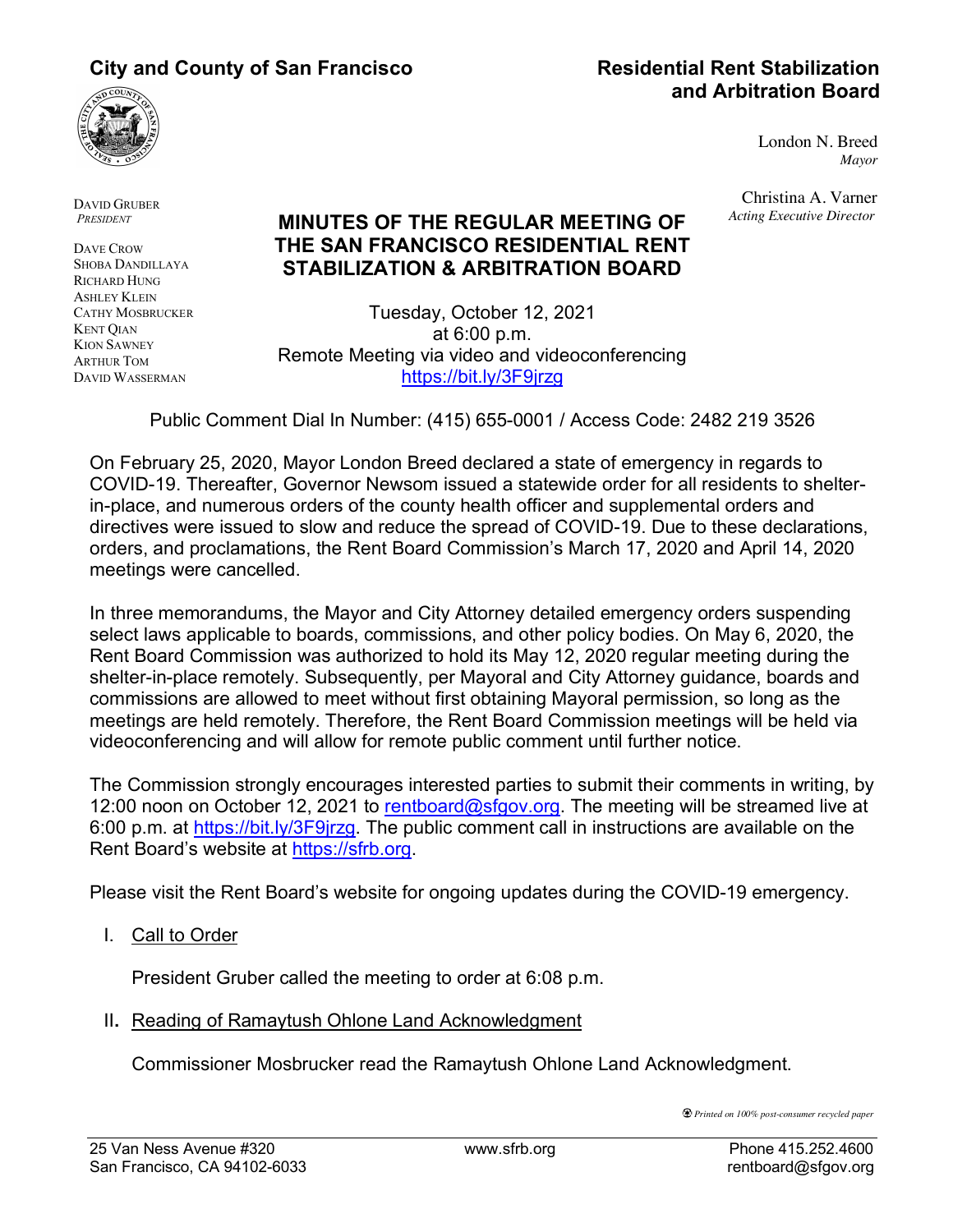#### III. Roll Call

| <b>Commissioners Present:</b>     | Crow; Gruber; Hung; Klein; Mosbrucker; Qian; Tom;<br>Wasserman. |
|-----------------------------------|-----------------------------------------------------------------|
| <b>Staff Present:</b>             | Brandon; Collins; Koomas; Varner.                               |
| <b>Commissioners Not Present:</b> | Dandillaya.                                                     |

#### IV. Approval of the Minutes

#### MSC: To approve the minutes of September 14, 2021. (Wasserman/Qian: 8-0)

#### V. Remarks from the Public

A. Matthew Towers, the landlord at 1225 19<sup>th</sup> Street (AL210062) asked the Board to consider the a number of substantive errors in the decision; the ALJ's disregard for the evidence that the tenant claimed a homestead exemption on a separate property; and that no clear standard was employed to determine whether or not the tenant continues to occupy the unit.

B. Andrea Alfonso, the tenant at 1225 19<sup>th</sup> Street (AL210062) told the Board that her landlord's claims are "factually untrue" and that she prevailed in the case following a threehour hearing in which she defended herself against the landlord, his private investigator, and a lawyer and that the landlord "just doesn't appreciate that". The tenant maintained that she is not absent from the property, as she testified at the hearing.

C. Constance Davis, the tenant at 525 Page Street (AT210063), told the Board that she did not understand the Commissioners comments or the Board Meeting procedures. She stated that she missed the hearing in her case because she had just been released from the hospital, was immobile, and did not know when the hearing was scheduled. She stated that she had someone else appear on her behalf. The tenant stated that she is a good tenant, who has resided in the unit since 1994, and that she has evidence that can prove her occupancy and that she paid rent to the landlord. The tenant asked if she could speak to someone after the Board Meeting that could help her understand what's happening. The tenant states that she does not want to be out on the streets and asked the landlord to have "some heart" for her.

#### VI. Consideration of Appeals

### A. 457 Utah Street AT210064

The tenant's petition alleging decreased housing services was denied. The ALJ found that there was insufficient evidence to support a finding that the use of the storage shed was included in the original rental agreement or that it was verifiably promised by the landlord prior to commencement of the tenancy. The tenant appeals, contending that there is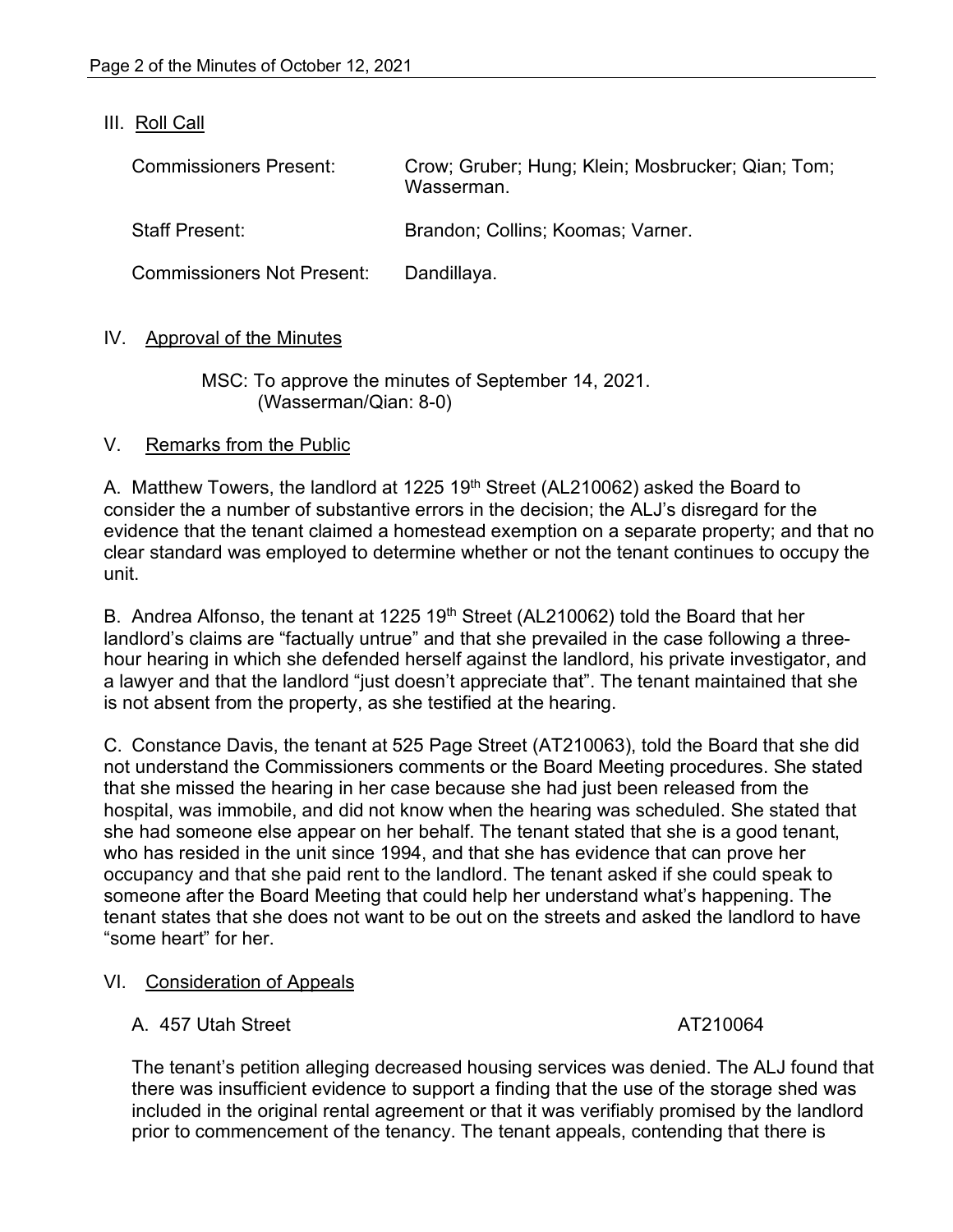ample evidence to support his claim that the landlord verbally offered the tenant use of the storage unit at the inception of the tenancy and that the tenant has continually used the storage unit throughout the duration of the tenancy.

> MSC: To deny the appeal. (Wasserman/Gruber: 5-0)

B. 257 Lowell Street, In-Law Unit AL210061

The tenant's petition alleging decreased housing services was granted. The ALJ found that the landlords' denial of the tenant's request to add an additional occupant was unreasonable and constituted a substantial decrease in housing services, and that the landlords are liable to the tenant for rent reductions in the amount of \$7,200.00. The landlord appeals, contending that the tenant did not request to add a specifically named roommate to the lease; and according to the original lease, only two tenants are allowed in the unit.

> MSC: To deny the appeal. (Mosbrucker/Qian: 5-0)

C. 525 Page Street AT210063

The landlords' petition for an unlimited rent increase under the Costa-Hawkins Rental Housing Act and/or pursuant to Rules and Regulations Section 1.21 was granted. The ALJ determined that at the time the rent increase notice was served on May 29, 2020, original occupant Eugene Befford no longer permanently resided in the subject unit and Constance M. Davis was a subtenant who did not reside in the unit prior to January 1, 1996, and therefore the landlords' rent increase to \$2,400.00 was authorized by Civil Code Section 1954.53(d)(2) of Costa-Hawkins. Subtenant Davis appealed, contending that neither she nor respondent Jeffrey Dillon received notice of hearing, and submitted a Declaration of Non-Receipt of Notice of Hearing. At the January 26, 2021 meeting, the Board voted to accept the appeal and remand the case for a new hearing. In the remand decision, the ALJ determined that the landlords met their burden of proving that subtenant Davis was a post-1/1/96 subtenant when the rent increase notice was served, and that subtenant Davis did not establish a direct landlord-tenant relationship with the landlords, and therefore the landlords' rent increase to \$2,400.00 was authorized by Civil Code Section 1954.53(d)(2) of Costa-Hawkins. On appeal of the remand decision, subtenant Davis submitted a Declaration of Non-Receipt of Notice of Hearing or Decision, stating that she did not receive the notice of hearing, that she did not know the date of her hearing, that she has proof that she has been living in the property since 1994, and the landlords knew she was there and accepted her checks.

> MSC: To deny the appeal. (Wasserman/Gruber: 5-0)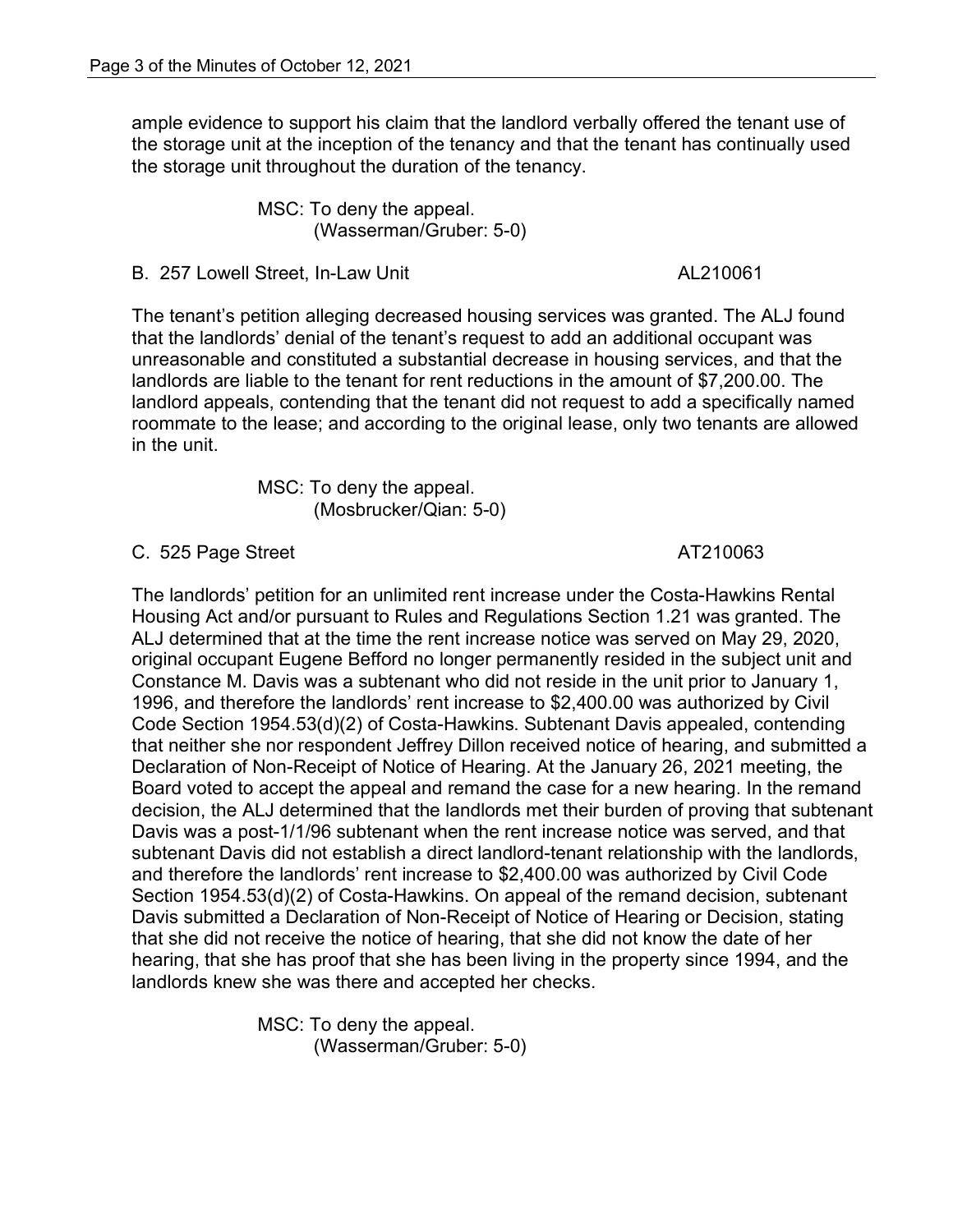#### $D. 1225 - 19<sup>th</sup> Street$  AL210062

The landlord's petition for an unlimited rent increase pursuant to Rules and Regulations Section 6.14 was denied. The ALJ determined that at the time the rent increase notice was served on July 1, 2020, original occupant Andrea Alfonso permanently resided in and remained an occupant in lawful possession of the subject unit, and therefore the landlord's rent increase to \$4,700.00 is not authorized by Civil Code Section 1954.53(d)(2) of Costa-Hawkins. The landlord appeals, contending that the tenant has not resided in the subject unit for years and that there were factual inaccuracies in the decision that, were they corrected, would change the outcome of the decision.

> MSC: To accept the appeal and remand the case to consider only the errors raised by the landlord in the appeal, with a hearing to be held only if necessary. (Mosbrucker/Qian: 5-0)

#### IV. Remarks From the Public (continued)

D. Constance Davis, the tenant at 525 Page Street (AT210063), repeated that she did not understand the Commissioners' discussion. She asked the Board to provide her another chance, because she lived in the unit for 26 years and the landlord had accepted her rent knowing that she lived there. She stated that she suffered severe burns by a stove and was in the hospital for 30 days. The tenant stated that the outcome is unfair.

E. Andrea Alfonso, the tenant at 1225 19<sup>th</sup> Street (AL210062) said that she was dismayed that a Commissioner had claimed there were pages of errors in the decision when there was not. She said that she did not respond because the landlord provided no new evidence on appeal. She stated that although the Board spent a lot of time discussing it, she never claimed to have two residences. She states that she wasn't hesitant to answer questions at the hearing, but the case went "way off the rails" from the landlord's original claim that she was residing at a different residence, and she felt reluctant to respond to issues outside of that claim because that was all she had prepared for without a lawyer.

F. Matthew Towers, the landlord at 1225 19<sup>th</sup> Street (AL210062) urged the Board to listen to the transcript of the hearing to verify the inconsistencies and stated that although some of the errors were administrative, some of the errors were substantive and concerned the timeline of the tenant's absence from the unit. The landlord asserted that the tenant does not live in the subject unit, and that she has other residences as demonstrated by the evidence. The landlord asked the ALJ to review the record of the hearing and the inconsistencies in the testimony that was given during the hearing, and ascertain the "truth of the matter".

#### VII. Communications

In addition to correspondence concerning cases on the calendar, the Commissioners received the following communications:

A. Articles from the SF Chronicle, CityWatch Los Angeles, Mission Local, and Yahoo News.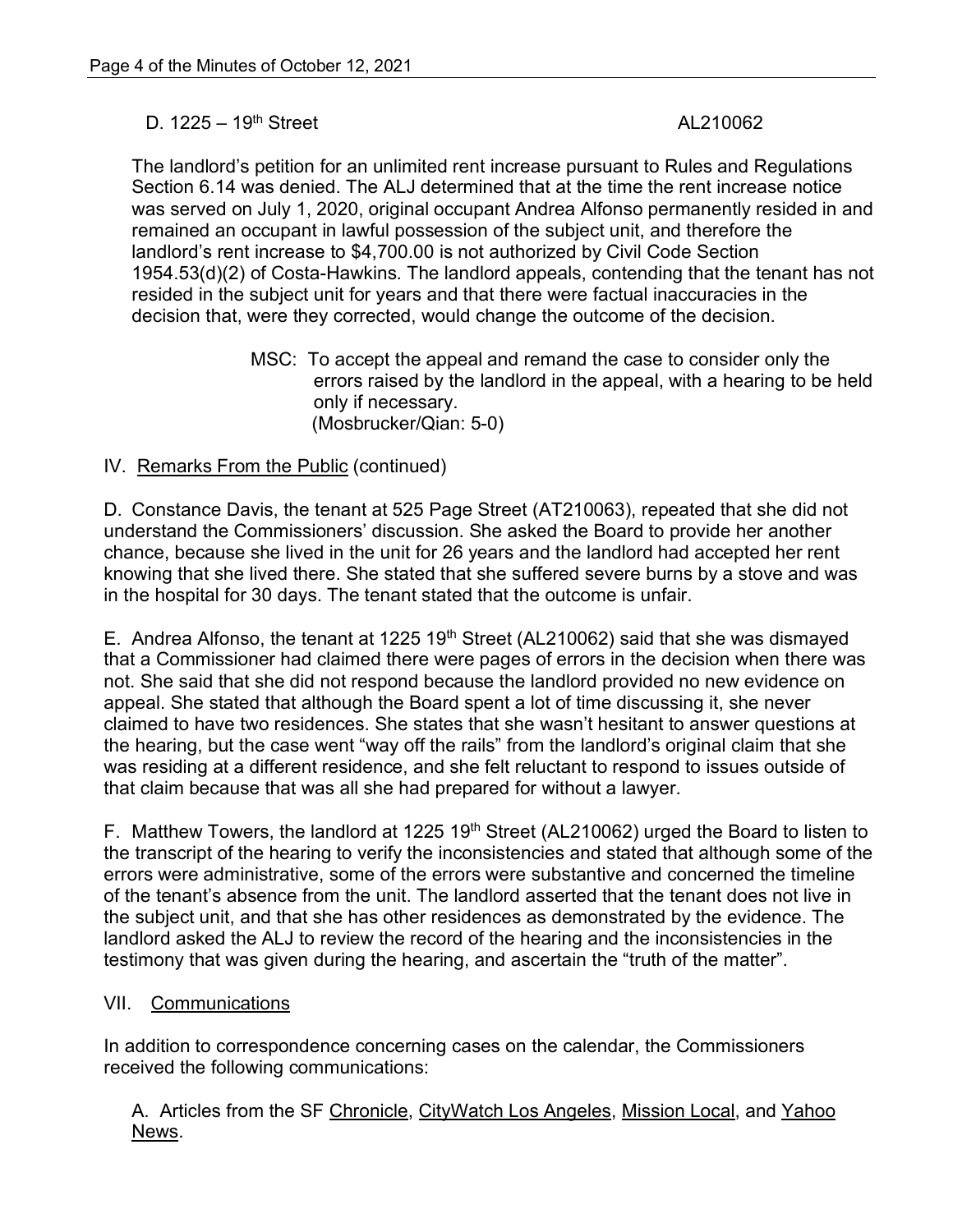B. A letter from the SF Apartment Association to the San Francisco Board of Supervisors regarding COVID-19 tenant protections.

C. Legislation related to the extension of temporary tenant eviction protections, Board of Supervisors File Nos. 210-962 and 210-963.

D. Workload statistics for August 2021.

### VIII. Director's Report

#### A. Rent Board Operations Update During COVID-19 Health Emergency

Executive Director Robert Collins informed the Board that October 1 marks the date that the Rent Board will be authorized to hire new staff that were approved in the FY 21-22 budget, which will include a high-level manager, two IT positions, and several new Rent Board Fee and Inventory positions. He stated that during this fiscal year, the Rent Board will begin collecting its own Rent Board fee, and implementing the Housing Inventory legislation for buildings of ten units or more. He stated that department will work with the office of 311 to help the public with questions related to these changes, and then hire new Rent Board staff to answer questions that cannot be resolved by 311. He stated that in total, the Rent Board intends to fill a total of 14 new positions in this fiscal year. Director Collins stated that staff, and specifically Deputy Director Christina Varner, have been working tirelessly to create the Rent Board's online "portal", which will be used to collect the Rent Board fee and implement the Housing Inventory legislation. He informed the Board that although some staff continue to work remotely, the Rent Board's office is now open to the public five days per week, and that staff remain available to assist the public by phone and email. Director Collins then asked Administrative Law Judge Joey Koomas to provide the Commissioners with a summary of newly proposed legislation that will amend the Planning Code and the Rent Ordinance regarding Accessory Dwelling Units (ADUs) and tenant housing services.

Administrative Law Judge Koomas provided a summary of the proposed legislation as follows. The current legislation will amend the Rent Ordinance to clarify that the issuance of a permit to construct an ADU does not, in and of itself, constitute "just cause" for the purpose of removing a tenant's housing service. The legislation will also amend the Planning Code to require a landlord who intends to build an ADU under the City's local program to first submit a sworn declaration to the Rent Board before applying for an ADU permit. The Rent Board will have to create the form declaration and decide what to include, but it must include (1) a description of any tenant housing services that are located in a part of the building where the ADU will be constructed, and (2) state whether or not construction of the ADU will result in the reduction or removal of any tenant housing services. The declaration must be filed with the Rent Board and provided to the tenants in the building. Tenants will have 30 days to contest the information in the landlord's declaration by requesting a hearing at the Rent Board. If no hearing is requested, the Rent Board will transmit the declaration to the Planning Department who can then process the landlord's ADU application. If a tenant does request a hearing, the Rent Board will conduct a hearing and issue a decision on the issue of whether the ADU project will result in the removal of any tenant housing services. The final decision will be provided to the Planning Department, which can only approve the landlord's ADU permit if the Rent Board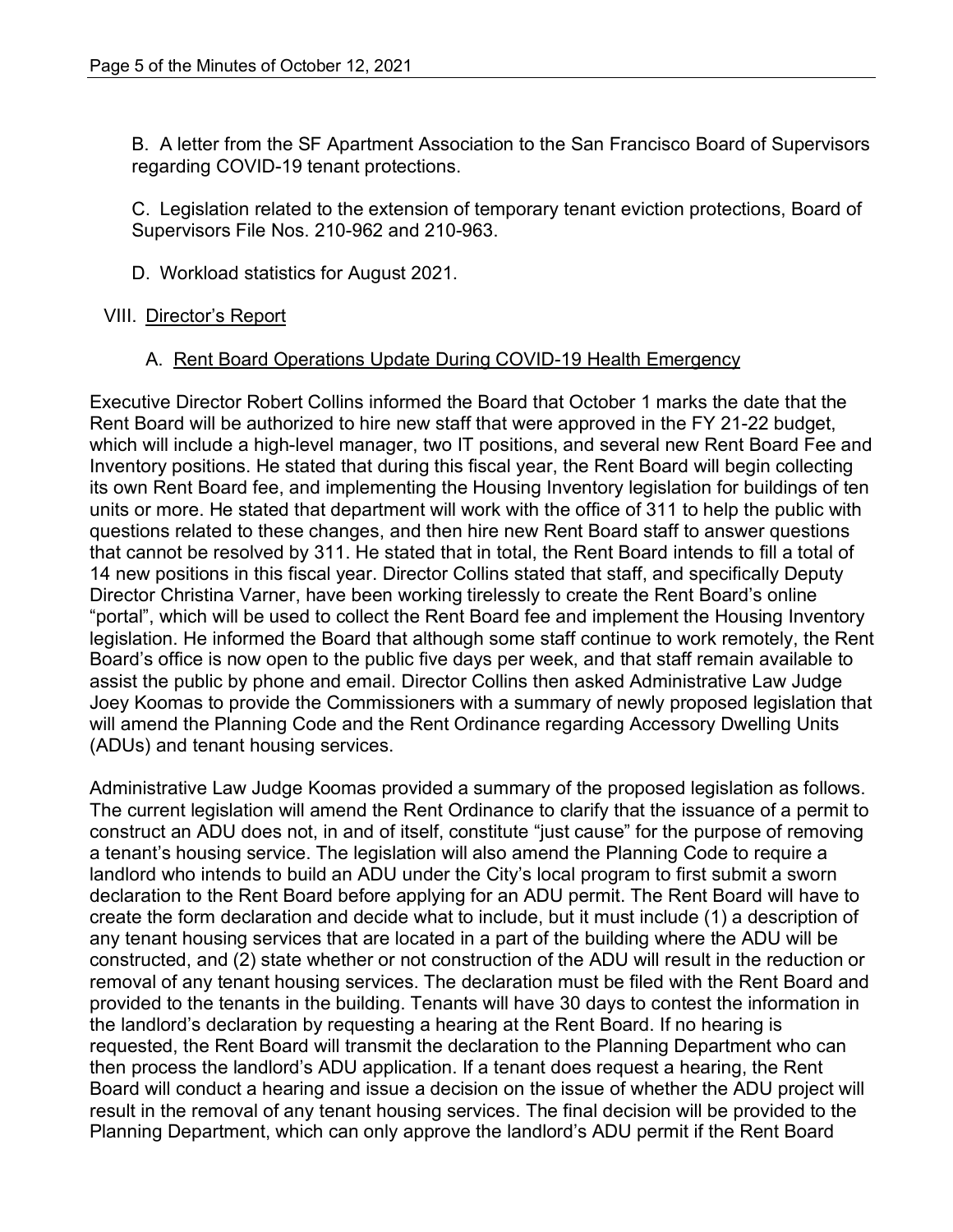determines that no tenant housing services will be removed by the project. In response to a question by Commissioner Wasserman, Senior Administrative Law Judge Koomas informed the Board that the ADU legislation had not yet passed and would be discussed at the Board of Supervisor's Land Use Committee on the following Monday.

Director Collins then informed the Board that he received a letter from the SF Apartment Association (SFAA) regarding the Recology settlement, and that the letter asked the Board to consider mediating any disputes that arise between landlords and tenants related to the utility settlement. He thanked the SFAA for their letter and stated that the Rent Board would try to mediate any tenant decrease in housing services petition, but clarified that when a tenant has a contractual agreement with the landlord that requires them to pay their own utilities, it is the long-term precedent of the Rent Board that such utility charges are not part of the tenant's base rent. If the utilities are not provided by the landlord and are not part of the tenant's base rent, then any dispute concerning the utility amounts would generally have to be resolved in state court.

Director Collins then stated that it was very difficult for him to recently announce that he will be retiring from the Rent Board for personal reasons, but that he needed to move on with the next chapter of his life. He said it had been an amazing 24 years, and that it had been a pleasure to serve with the Commissioners and staff. Director Collins emphasized the importance of the Rent Board's work to the community, and stated that the work has been very rewarding for him. He thanked the Board for all their support and said that although it was a difficult time for the transition to occur, he is very pleased to leave the agency in good hands with a talented group of leaders who are dedicated public servants. He stated that Deputy Director Varner will be the new acting Director of the Rent Board, and that she has been deeply involved in all of the recent technology updates, the department's budget, and every other decision of the department. He thanked the Commission for all of their support in passing the budget, and he thanked Mayor Breed and the Board of Supervisors for all of their help in providing the resources the Board needs to meet their needs in the years to come, including additional office space. He stated that all of the Board's work over the past few years has been a collaborative effort, and that the remaining staff will carry on that work. Director Collins said he was very proud of the Board's work and thanked the Commission for the opportunity to serve them.

Deputy Director Varner then provided the Board with an update regarding the Rent Board fee as follows. First, in mid to late October, the Rent Board will mail property owners a postcard that will alert them to the change in the Rent Board fee collection method beginning this tax year. The postcard will also explain that owners have a 30-day window, beginning on November 15, to request an exemption from the Rent Board fee. Second, she stated that a few weeks after the postcard is mailed, an informational letter will be sent to owners that explains how to request an exemption from the Rent Board fee, and will advise owners to use the new Rent Board portal to request an exemption. The owner can log into the portal using an automated pin that will be shown on the instructional mailer. Once the exemption request is submitted, the owner will receive a confirmation from the Rent Board. She expects that all of the requests will be reviewed by the Rent Board before the Rent Board fee invoices are mailed out in January. An owner who lacks access to the internet may request a paper exemption form and can seek assistance from staff. Third, the formal Rent Board fee invoice will be mailed in January, once the exemption data is captured, and payment of the Rent Board fee is due by March 1<sup>st</sup>, with penalties accruing after that date. She stated that the process will be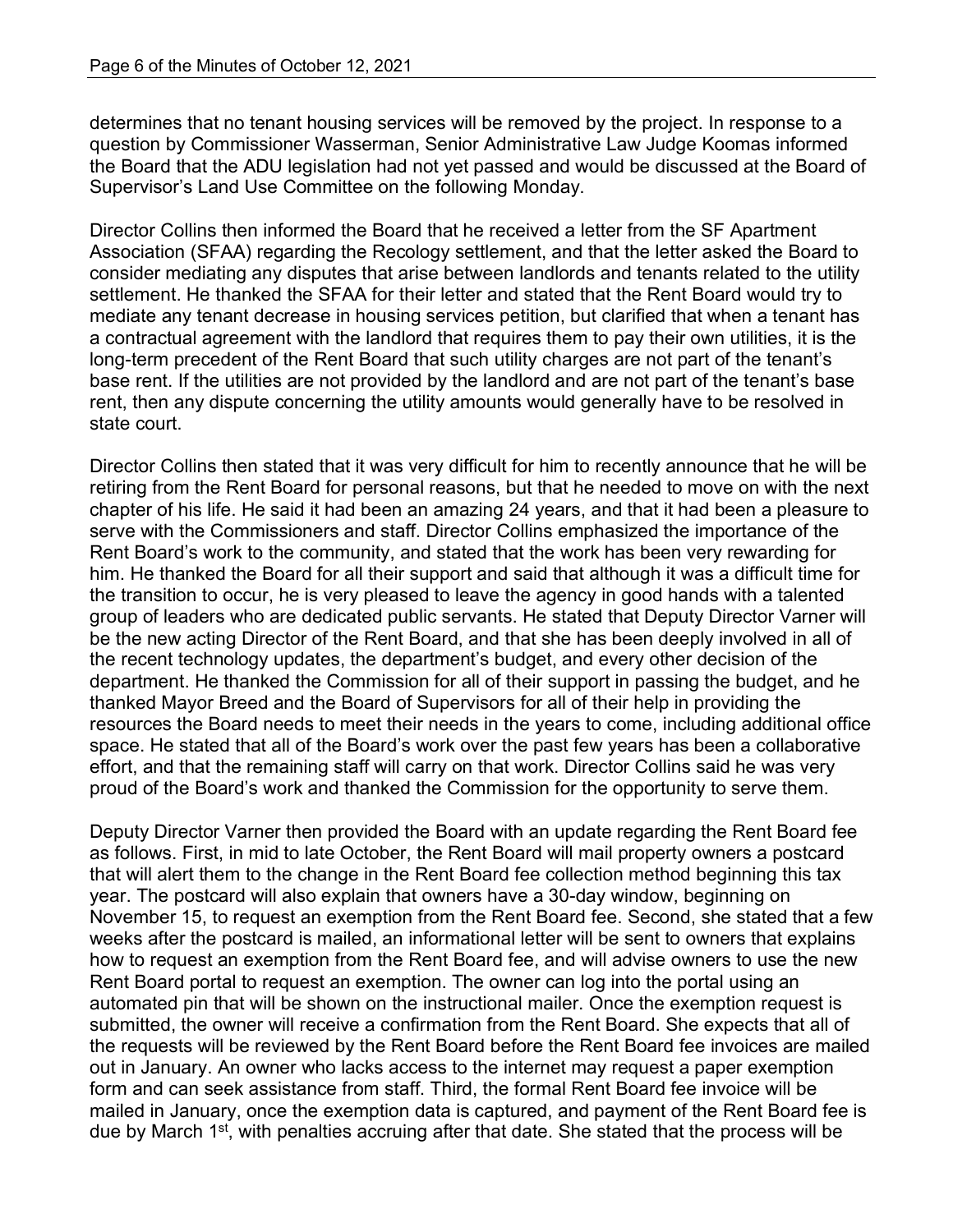complicated the first year, but believes it will be a success. In response to a question from Commissioner Wasserman, Deputy Director Varner stated that online access to the Housing Inventory, which will also rely on the new online portal, is expected to go live on May 1. Finally, she stated that if any groups within the landlord-tenant community would like more information or assistance regarding these changes, she would be happy to provide it.

### IX. Old Business

*(There was no Old Business.)*

## X. New Business

## A. AB 361, Mayoral Directive, and Future Remote Commission Meetings

Deputy Director referred the Commission to a recent memo released by the City Attorney, which contained updated advice regarding the meetings of policy bodies during the Covid-19 emergency. She stated that the state legislature recently enacted AB-361, which facilitates the ability of policy bodies to meet remotely, however, beginning October 1, policy bodies must make specific findings at least once every 30 days to continue holding remote meetings without complying with other state laws that would otherwise apply. She stated that the Board had been provided a "findings template" that was provided to all the City Boards and Commissions. Commissioner Mosbrucker stated that under the circumstances, it was her preference for the Rent Board Commission to make the required findings so that they could continue to meet remotely for at least the next couple of months. Deputy Director Varner stated that the Board would need to make the findings and pass a resolution at each Board meeting in order to continue meeting remotely. Commissioner Wasserman then made a motion, seconded by Commissioner Mosbrucker, to make a resolution making findings to allow teleconferenced meetings pursuant to California Government Code 54953(e). In response to a question by Commissioner Qian, Deputy Director Varner stated that if the Commission's meetings are held less than 30 days apart but held monthly, the best practice is to make a resolution with findings at every meeting. After Deputy Director read the entire "findings template" into the record, the Board voted unanimously to approve Commissioner Wasserman's motion passing the resolution. (Wasserman/Mosbrucker: 8-0)

### XI. Calendar Items

November 9, 2021 – remote meeting via WebEx Events

# A. Consideration of Appeals

7 appeal considerations (four consolidated)

Reader of the Ramaytush Ohlone Land Acknowledgment – Commissioner Crow.

# XII. Adjournment

Before adjournment, Commissioner Mosbrucker thanked newly appointed tenant alternate Commissioner Kion Sawney for observing the meeting as a member of the public.